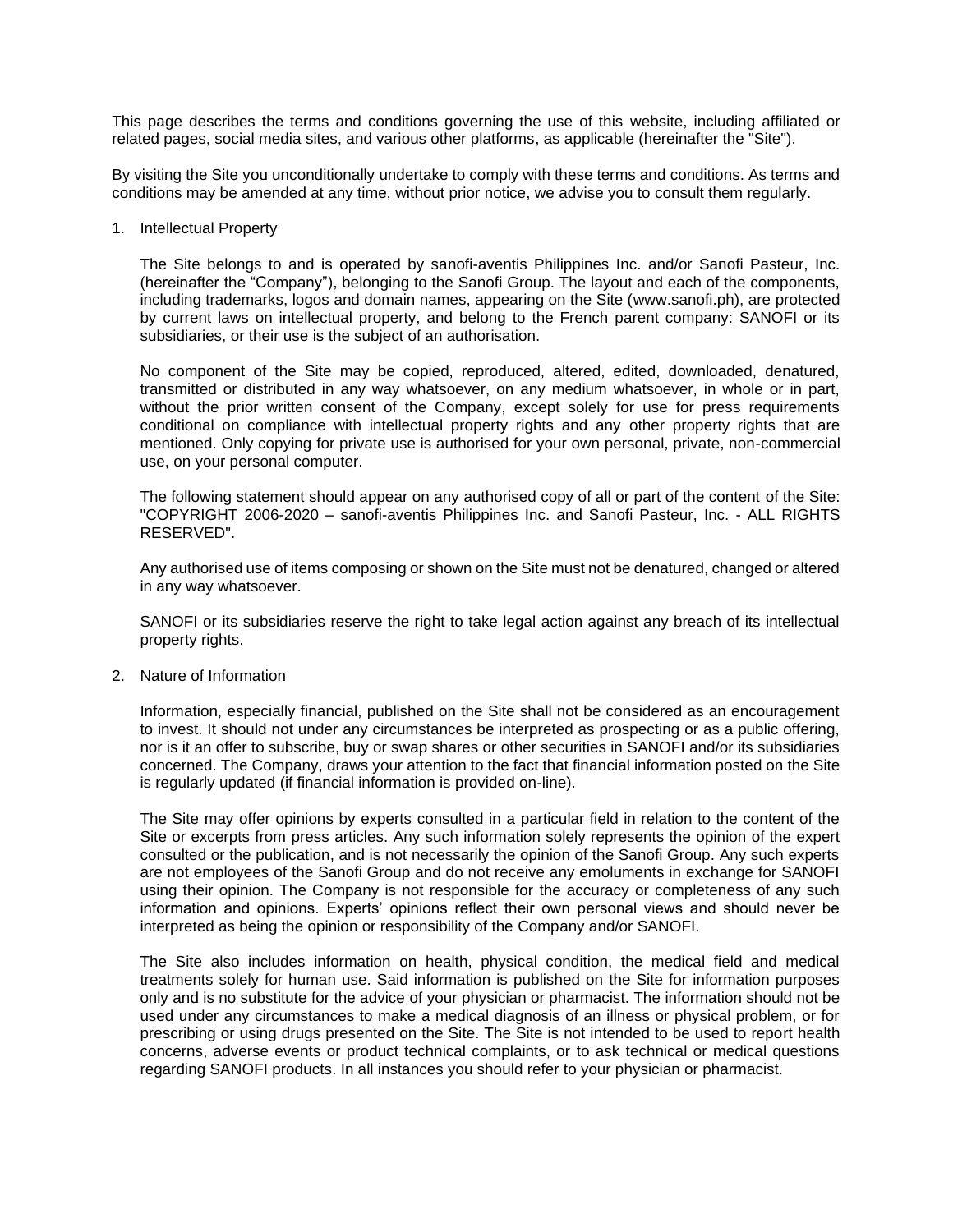#### 3. Links to Other Sites

The liability of the Company or of SANOFI shall not be incurred by a third party site that can be accessed via the Site. We do not have any way of controlling the content of such third party sites which remain entirely independent of the Company. Moreover, the existence of a link between the Site and a third party site does not under any circumstances mean that the Company approves the content of that site in any way whatsoever and in particular the use that may be made of it.

In addition, you are responsible for taking the precautions necessary to prevent any infection from the Site, in particular by one or more computer viruses, Trojan horses or any other "parasite".

External sites may include hypertext links to the Site. Any such links should not be created without the express prior consent of the Company. In any case, the Company is not in any way liable for the nonavailability of such sites and the Company does not scrutinise, check or approve them and is not responsible for contents, advertising, products or other components available on or via those sites.

- 4. Personal Information and Other Information
	- 4.1.The Company will not disclose to third parties personal data about you that you may convey to it by e-mail or by using the Site. It will only be used with a view to providing you with an answer as effectively as possible.

In accordance with Republic Act No. 10173 (Data Privacy Act of 2012), you have the right to access, alter, rectify and delete personal data that concerns you. To do so, request as follows:

On-line: [privacy.ph@sanofi.com](mailto:privacy.ph@sanofi.com)

- 4.2.The Site is not intended to receive confidential information from you. Consequently, and except for personal data mentioned above, any information, whatever its form - document, data, graphic, question, suggestion, concept, comment or other - that you send us via the Site, will not under any circumstances be deemed confidential. Consequently, the act of sending it to us alone gives us the right to use it, reproduce it, publish it, alter it or send it with a view to dealing with your request.
- 5. Limitations on Liability

The Company strives to the best of its ability to ensure that information published on the Site is accurate and up-to-date. It reserves the right to correct content at any time, without prior notice. However, the Company cannot guarantee that the information available on the Site is accurate, correct, up-to-date or complete.

Consequently, and except for property damage resulting from gross or intentional negligence by the Company, the latter declines any liability:

- for any inaccuracy, error or omission as regards information available on the Site;
- for any damage resulting from fraudulent intrusion by a third party resulting in an alteration of information or items made available on the Site
- and more broadly, for any property damage or consequential loss, for any reason, of any origin, nature or with any consequences whatsoever, even if the Company had been warned of the possibility of such damage or loss, caused (i) because of any access to the Site or because it was impossible to access it, (ii) because of the use of the Site, including any harm or virus that may infect your computer or any other property, and/or (iii) because of the credence given to any information coming directly or indirectly from the Site.

The components of the Site or of any other site are provided "as is" without any guarantee of any kind, whether implicit or explicit. The Company does not offer any implicit or explicit guarantee, relative, without limitation, to their market value or suitability for any given purpose.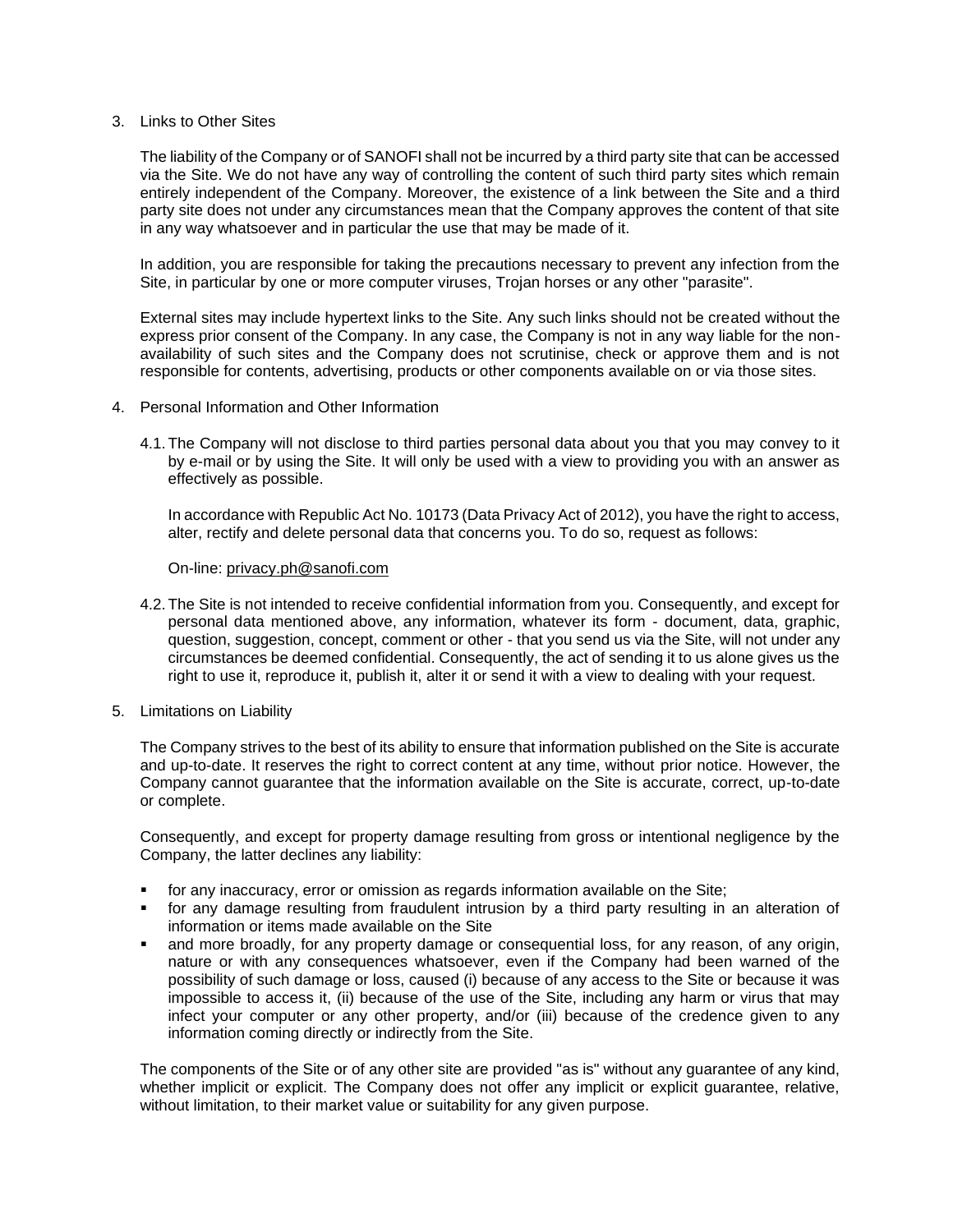#### 6. Availability of the Site

You acknowledge (i) that it is technically impossible to provide the Site free from any defect and that the Company cannot undertake to do so; (ii) that defects may lead to the Site being temporarily unavailable; and that (iii) operation of the Site can be affected by events and/or matters that the Company does not control, such, for example, as means of transmission and communication between you and the Company and between the Company and other networks.

The Company and/or its suppliers may, at any time, alter or interrupt, temporarily or permanently, all or part of the Site to undertake maintenance and/or make improvements and/or changes to the Site. The Company is not responsible for any alteration, suspension or interruption of the Site.

#### 7. Information on Products

Information included and published on the Site may include direct or indirect references to products, programmes and services of the Sanofi Group that are not announced or available in some countries or some regions or that may be supplied under a different name and may be subject to regulations and terms of use that differ depending on the country. Such references do not mean that the Sanofi Group intends to sell those products, programmes or services in your country. Refer to the Company or your Sanofi sales partner for any information about the products, programmes and services available to you.

8. Legal Provisions

The Site and its content are governed by the Laws of the Philippines, and any disputes relating thereto are subject to the jurisdiction of the courts of the Philippines.

- 9. Terms and conditions
	- 9.1.Publisher of the Site:

21<sup>st</sup> Floor, One World Place Corporate Offices 32<sup>nd</sup> St., Bonifacio Global City, Taguig City **Philippines** 

sanofi-aventis Philippines Inc. and Sanofi Pasteur, Inc. are stock corporations registered with the Philippine Securities and Exchange Commission.

#### 9.2.Head of Publication

#### **Ivanna Dela Torre, Head of Communications & CSR**

9.3.Site Hosting:

Sanofi Global, France

#### 9.4.Photo/Video Credits:

- Apple®, the Apple® logo, iPhone®, iPod touch® and App Store® are trademarks of Apple Inc. registered in the United States of America and other countries.
- Trademarks and logos Google®, YouTube® and g+® are trademarks of Google Inc. registered in various countries.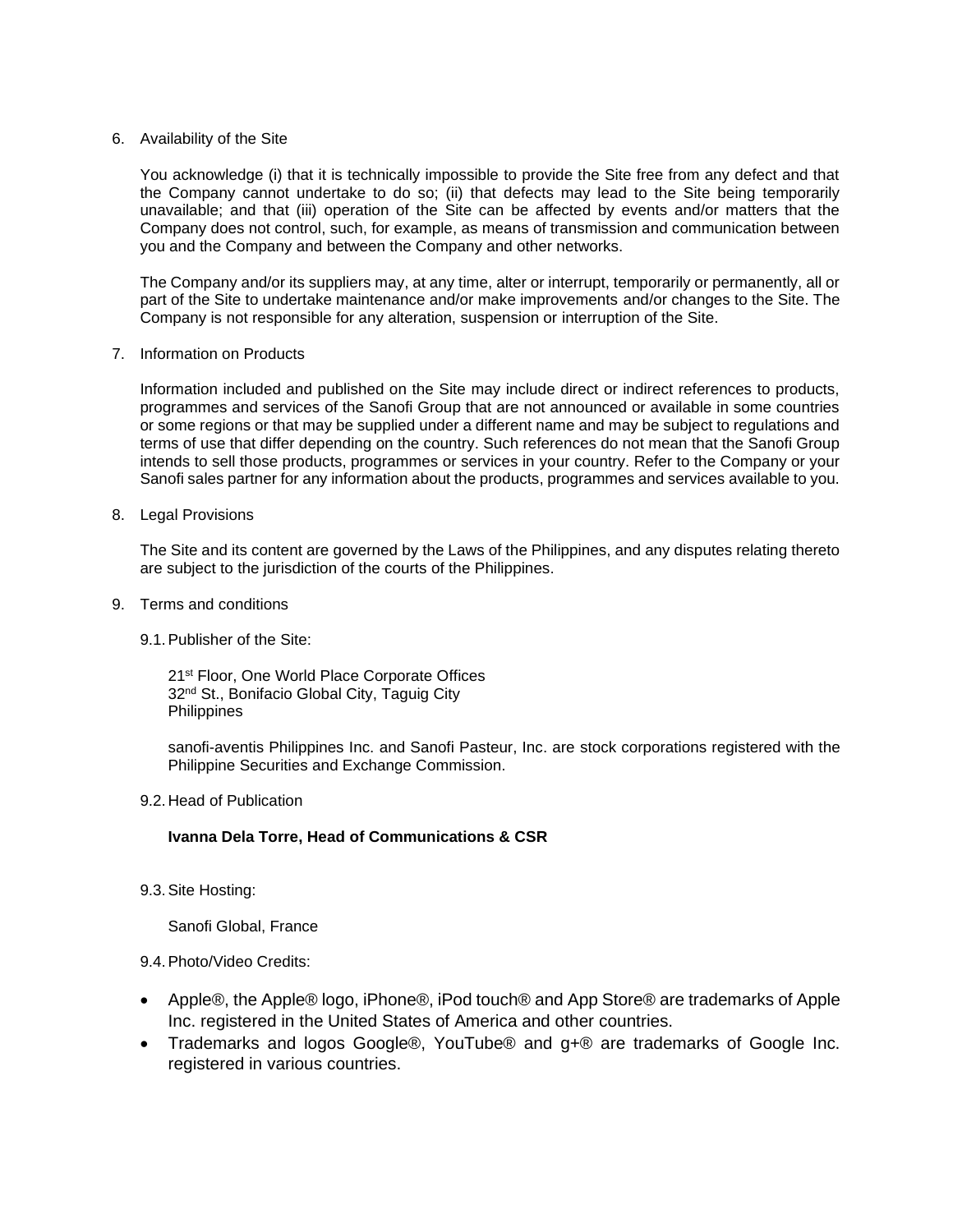- LinkedIn® trademarks and logos are registered trademarks in the United States of America and/or in other countries in the name of LinkedIn Corporation or its affiliated companies.
- Twitter® trademarks and logos are Twitter Inc. brands, registered in various countries.

All media included in the website are from Sanofi content factory or purchased with commercial-use license from media suppliers. These third parties are and remain totally independent of the Sanofi Group.

The Company may update from time to time its Legal Notice and Privacy Policy. Changes to the same will be effective immediately upon updating of the same in the Company website [\(www.sanofi.ph\)](http://www.sanofi.ph/). Without prejudice to your rights under applicable laws and rules, Company reserves its right to amend the Legal Notice and Privacy Policy without prior notice to reflect technological advancements, legal and regulatory changes and good business practices. In the event there will be changes to Company's privacy practice, an updated version of the Legal Notice and Privacy Policy will reflect the same and you will be notified of the changes by updating the effective date at the top of the page. We encourage you to periodically review the links provided above for the latest information on our privacy practices, and how this will affect the processing or use of your personal information.

Updated on January 27, 2020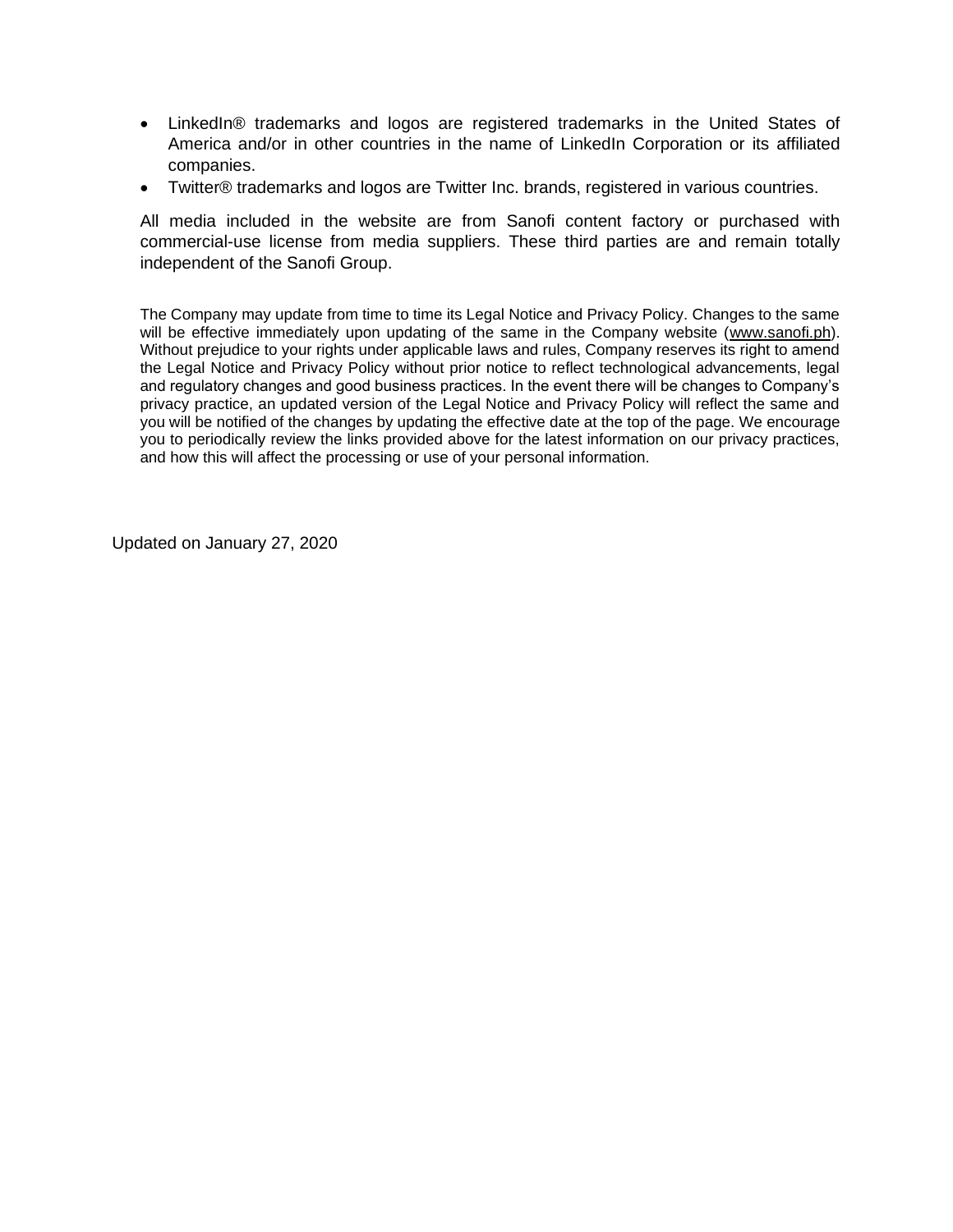## **PRIVACY POLICY**

### **OUR COMMITMENT**

SANOFI fully understands the importance of privacy and the protection of personal data in the digital era and is committed to ensure an adequate level of data protection for all persons with whom Sanofi has dealings. This includes, but not limited to, the patients and their relatives or close ones, participants in clinical trials, healthcare professionals, users of our products and services, including websites and apps users, representatives of our contractors and business partners, representatives of the scientific community etc.

### **What processing activities does this Policy cover?**

This Policy is intended to apply to all processing activities SANOFI conducts towards the persons it deals with in its professional business activities, including the processing of personal data (i.e. any information, whether recorded in a material form or not, from which the identity of an individual is apparent or can be reasonably and directly ascertained by the entity holding the information, or when put together with other information would directly and certainly identify an individual) ("**Personal Data**") which may be carried out by SANOFI in relation to this website (www.sanofi.ph), including affiliated or related pages, social media sites, and various other platforms (collectively, the "**Site**"), or otherwise.

Specific privacy and data protection information notices ("**Privacy Notice**") and/or consent forms will, if necessary, be communicated to you regarding specific situations where SANOFI may process your Personal Data. These Privacy Notices shall describe in more detail how your Personal Data will be processed in relation with the processing in question. SANOFI will provide individuals the necessary consent forms in an appropriate format and manner, informing the individuals of the details related to the processing of personal information by SANOFI, whenever personal data is collected (i.e., whether manual form or the applicable webpage where personal data may either be solicited or unsolicited, as the case may be).

### **SANOFI's role**

For the purposes of this Policy, SANOFI means sanofi-aventis Philippines Inc., Sanofi Pasteur, Inc., and/or all its affiliates.

### **Validity and evolution of this Policy**

This Policy may be modified by SANOFI, from time to time, in particular to adapt its terms to evolutions or changes of applicable legislations and/or to SANOFI's practices. Changes will be available on this page. We invite you to check this Policy periodically.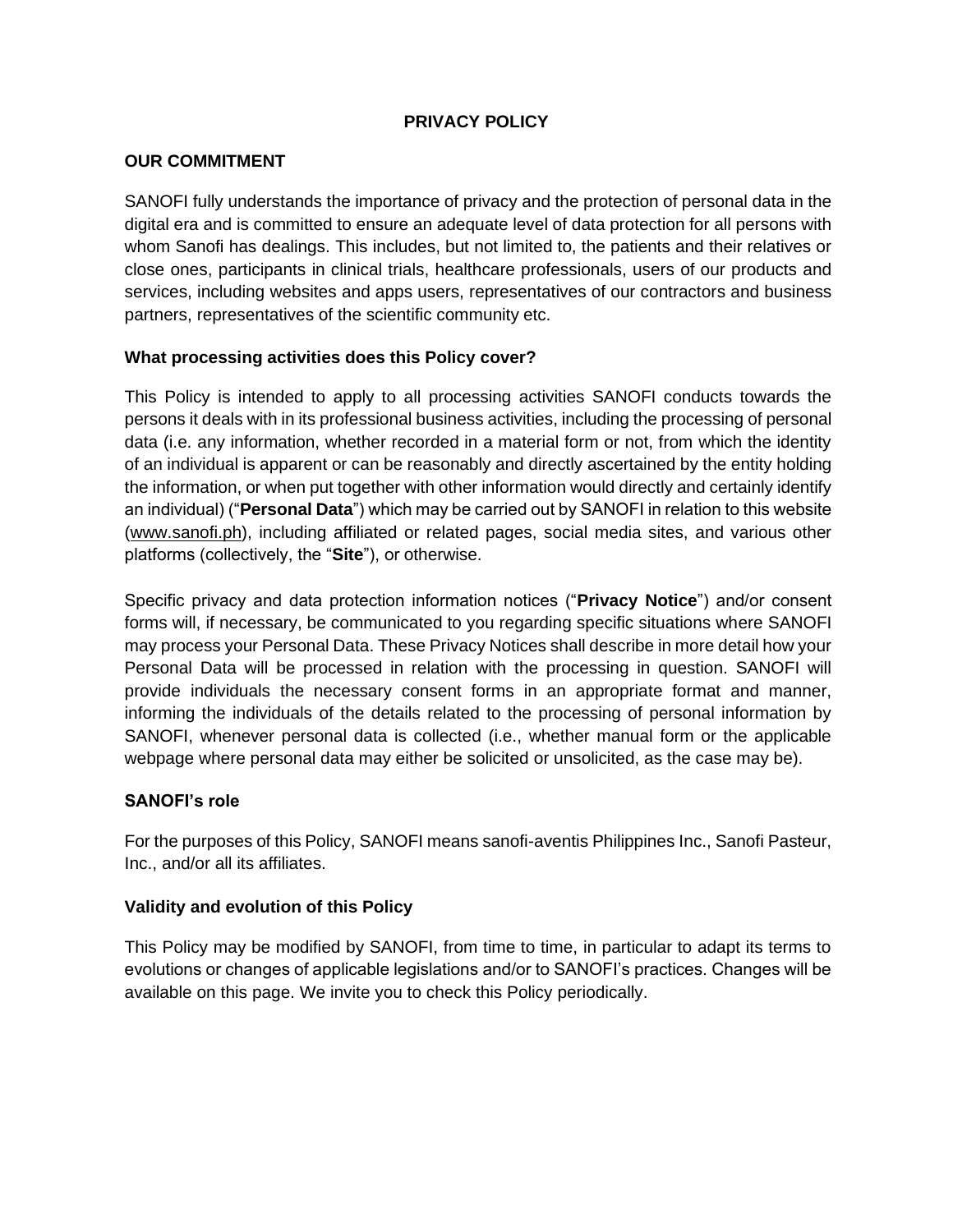## **THE PURPOSES: SANOFI WILL ALWAYS COLLECT YOUR PERSONAL DATA FOR EXPLICIT AND LEGITIMATE PURPOSES**

SANOFI collects your Personal Data which you voluntarily provide to SANOFI, or otherwise, and only for the following purposes:

- to facilitate and/or process your concerns and/or requests, as needed.
- to carry out our business operations, including marketing activities; to keep track of our interactions and meetings, such as when you contact us for information and support.
- to comply with legal or regulatory obligations that apply to SANOFI; monitor safety; manage adverse events; carry out prevention and investigatory activities; carry out administrative formalities, registration, declarations or audits.
- to provide patient support, healthcare support services, patient engagement and prescription information; manage claims, including insurance claims.
- to conduct research and development; carry out clinical studies, registries and trials; manage and validate the recruitment and participation of individuals to studies, trials and other operations; analyze demographic data; offer special programs, activities, trials, events or promotions via our services; carry out market or consumer studies.
- to provide you access to online services, application and platforms; manage your online accounts.
- to allow us to identify or authenticate you; provide or verify your credentials including via passwords, password hints, security information and questions, and through other forms of identification.
- to improve and develop our products and services; identify usage trends and develop new products and services; understand how you and your device interacts with our services; track and respond to safety concerns; determine the effectiveness of our promotional campaigns, conduct surveys.
- to personalize your experience when using our services; ensure that our services are presented in the way that best suits you; understand your professional and personal interests in our content, products and services or other content and adapt our content to your needs and preferences; present you products and offers tailored to you.
- to allow us to communicate with you; respond to your requests or inquiries; provide support for products and services; provide you with important information, administrative information, required notices, and promotional materials; send you news and information about our products, our services, our brands, our operations; organize and manage professional events and congresses, including your participation to such events.
- to process payments we may need to issue in a specific situation; verify your financial data with your consent; facilitate further payments.
- to offer donations and sponsorships.to respond to legal requests from administrative or judicial authorities, in accordance with applicable laws; comply with a subpoena, required registration, or legal process.
- to protect our rights and interests; protect the health, safety, and security of SANOFI personnel and premises; carry out internal audits, asset management, system and other business controls; manage business administration (finance and accounting, fraud monitoring and prevention); maintain the security of our services and operations; protect our rights, privacy, safety or property, to allow us to pursue available remedies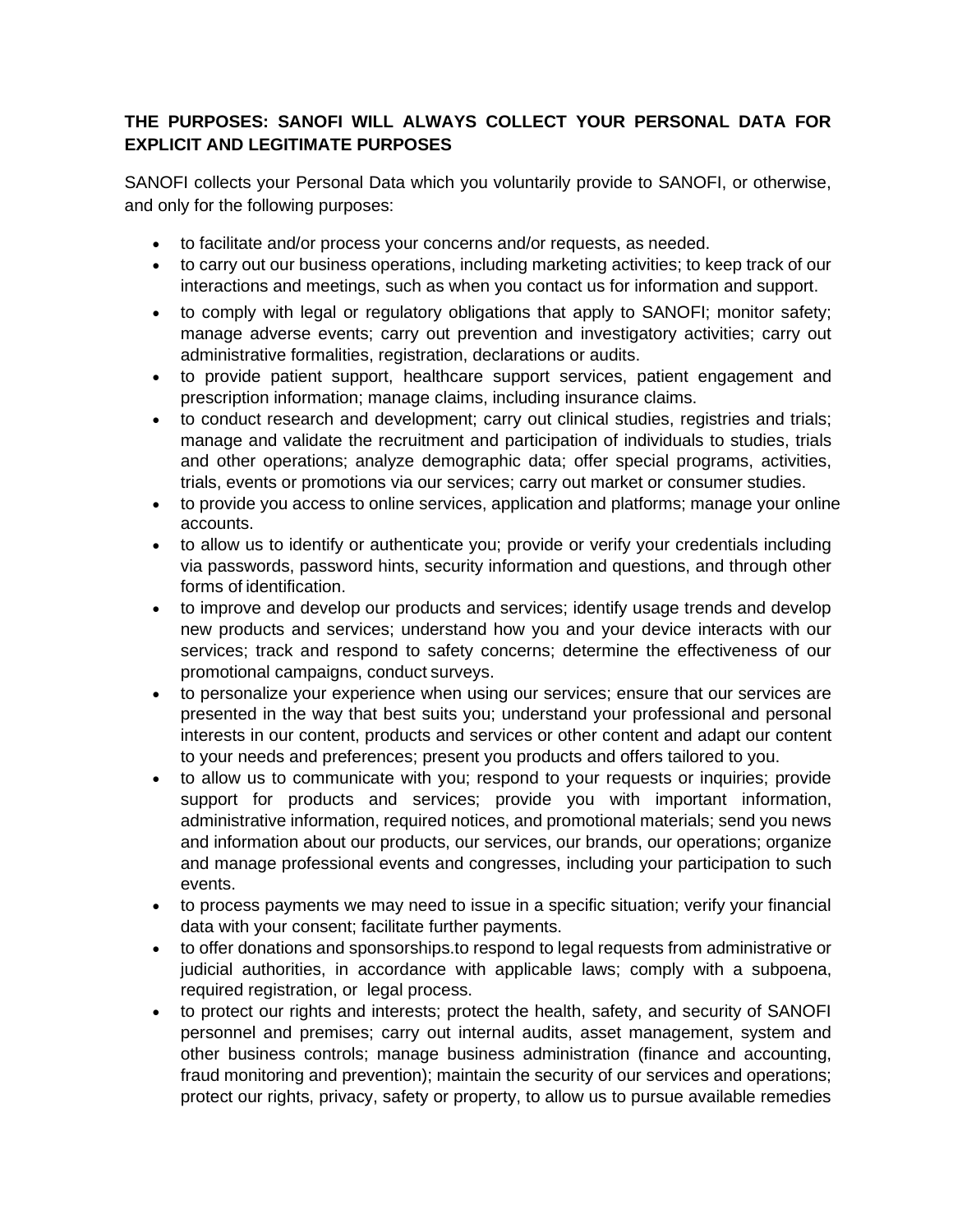or limit the damages that we may incur as necessary; to protect ourselves against possible fraudulent actions.

## **ON WHAT GROUND? SANOFI WILL ALWAYS PROCESS YOUR PERSONAL DATA LAWFULLY**

Depending on the data processing at stake, SANOFI will generally process your Personal Data on either one of the following legal basis:

- **your prior consent:** where you have clearly expressed your approval of SANOFI's processing of your Personal Data. In practice, this will generally mean that SANOFI will ask you to sign a document, or to fill-in an online "opt-in" form or to follow any relevant procedure to allow you to be fully informed and then either clearly accept or refuse the data processing envisaged.
- **a contractual relationship between you and SANOFI:** in such case, the processing of your Personal Data is generally necessary to the execution or the performance of the contract; this means that if you do not wish SANOFI to process your Personal Data in that context, SANOFI may or will be obliged to refuse to enter into such contract with you or will not be able to provide the products or services covered in this contract.
- **legal obligations** applicable to SANOFI's activities; for instance, SANOFI is required to implement pharmacovigilance procedures to monitor adverse effects of marketed products, which generally involves the collection and retention of Personal Data.
- **the "legitimate interest"** of SANOFI in the sense of applicable data protection law. In such a case, SANOFI shall consider your fundamental rights and interests in determining whether the processing is legitimate and lawful.

SANOFI may, on a case-by-case basis, rely on other legal grounds, such as the protection of your vital interests, in accordance with applicable data protection law, as set forth in the applicable Privacy Notice.

## **WHERE DOES THE PERSONAL DATA COME FROM? SANOFI WILL ALWAYS COLLECT PERSONAL DATA FROM TRUSTED SOURCES**

SANOFI may collect your Personal Data from different sources:

- **Data that you communicate to us** through various media, through registrations, applications, surveys or direct and indirect interactions with SANOFI. For example, data you provide to register to scientific events sponsored by SANOFI, to submit an online application, to send us a request for information, etc.
- **Data that we collect automatically,** for instance when following your interactions with this Site, as well as our other websites, platforms, applications and services through certain technologies, such as cookies.
- **Data that we collect in accordance with applicable law from public sources available,** including data that is published by you in all supports.
- **Data that we obtain legally from third parties**, for example, when we may need to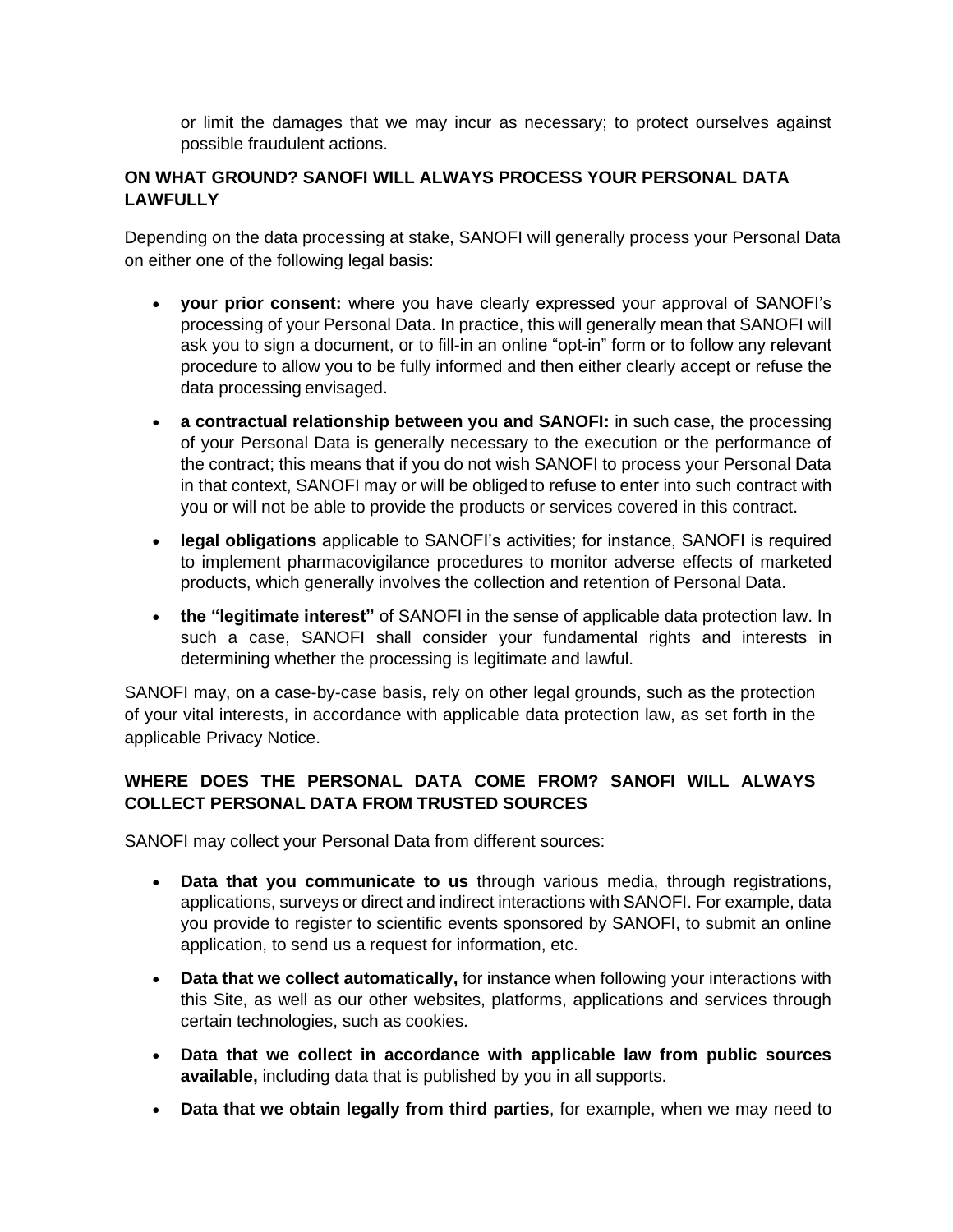confirm contact or financial information or to verify licensure of healthcare professionals. In such case, we generally receive such Personal Data from third-parties that are authorized to do so in the framework of their own privacy and data protection policies or in accordance with the law. As applicable, we will inform you in the Privacy Notice of the identity of those third-parties and will invite you to refer to their privacy and data protection policies to inquire on the origin of such Personal Data and the condition of their collection.

## **WHO HAS ACCESS TO PERSONAL DATA: SANOFI WILL SHARE YOUR PERSONAL DATA ONLY WITH AUTHORIZED PARTIES**

For the purposes described above, SANOFI may need to share your Personal Data with the following authorized third-parties:

- **Sanofi and its affiliates**
- **our partners** (healthcare professionals and organizations, distributors, other members of the healthcare and pharmaceutical industry)
- **selected suppliers, service providers or vendors** acting upon our instructions for website hosting, data analysis, payment processing, order fulfillment, information technology and related infrastructure provision, customer service, email delivery, auditing, etc.
- **legal or administrative authorities,** as required by applicable laws including laws outside your country of residence
- potential acquirers and other stakeholders in the event of a merger, legal restructuring operation such as, acquisition, joint venture, assignment, spin-off or divestitures.
- sponsors of sweepstakes, contests and similar promotions

SANOFI may need to share your Personal Data with other third-parties, in which case you will be duly informed through the applicable Privacy Notice.

In any case, SANOFI will require that such third-parties:

- undertake to comply with data protection laws and the principles of this Policy;
- will only process the Personal Data for the purposes described in this Policy; and
- implement appropriate technical and organizational security measures designed to protect the integrity and confidentiality of your Personal Data.

## **WHERE PERSONAL DATA MAY BE TRANSFERRED: SANOFI WILL ENSURE THAT TRANSFERS OF YOUR PERSONAL DATA ARE SAFEGUARDED**

SANOFI is a multinational organization with affiliates, partners and subcontractors located in many countries around the world. For that reason, SANOFI may need to transfer (via access, visualization, storage, etc.) your Personal Data in other jurisdictions.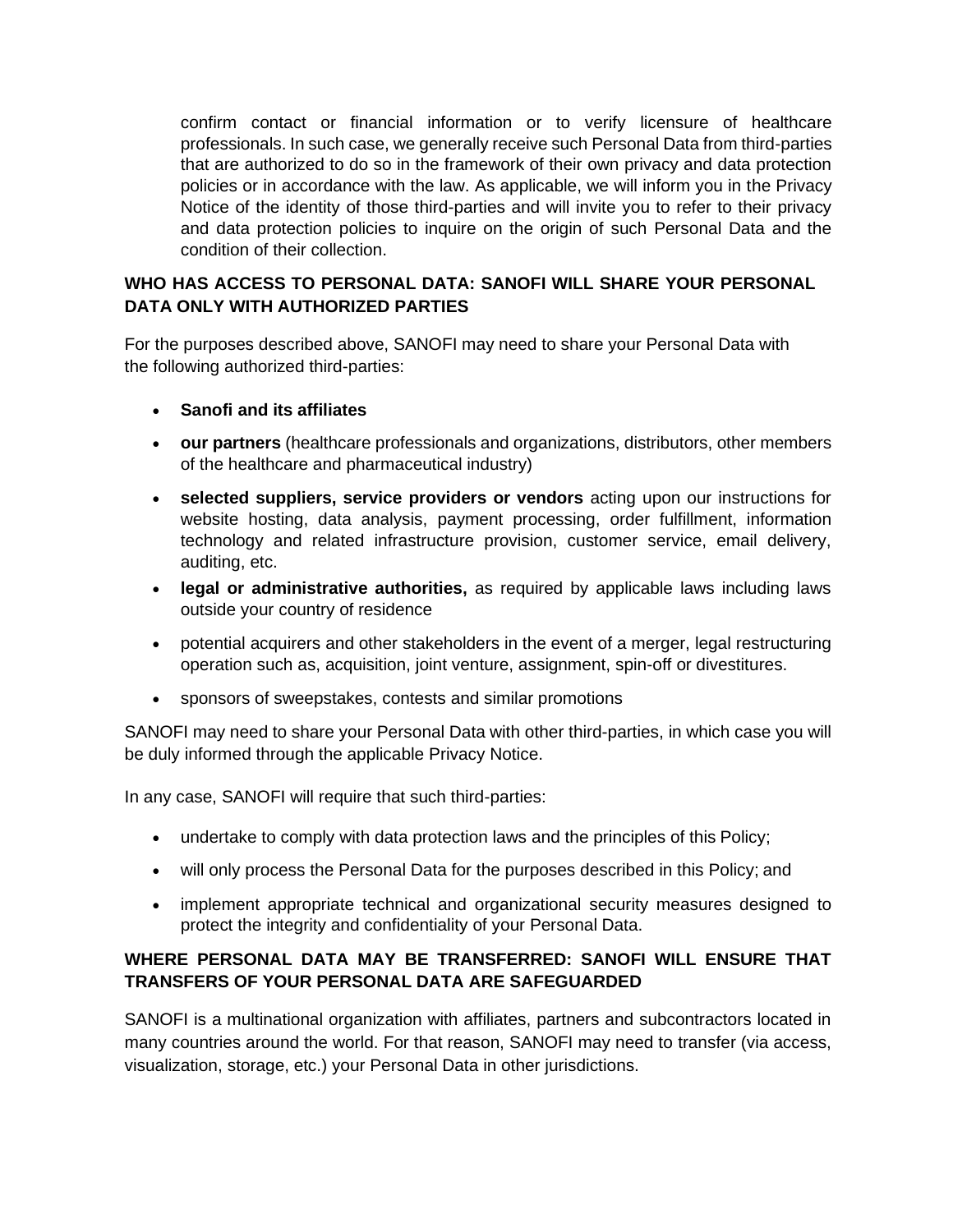**Safeguards for international transfers of Personal Data:** In cases where SANOFI needs to transfer Personal Data, it shall ensure that adequate safeguards, as required under applicable data protection legislation, will be implemented.

In this respect and in particular, for intra-group transfers of Personal Data implemented for clinical studies and pharmacovigilance purposes, SANOFI has implemented and shall apply its ["Binding Corporate Rules"](https://www.sanofi.com/media/Project/One-Sanofi-Web/sanofi-com/common/docs/download-center/Binding_Corporate_Rules_List_of_Sanofi_affiliates_having_signed_the_BCR_Janvier_2017.pdf) validated by the EU Data Protection Authorities.

## **HOW SECURE: SANOFI WILL IMPLEMENT SECURITY MEASURES TO PROTECT YOUR PERSONAL DATA**

We have implemented a variety of technological and organizational procedures and measures to ensure the integrity and confidentiality of your Personal Data from unauthorized access, use and disclosure. These measures shall take into account the state of the art, the costs of implementation and the nature, scope, context and purposes of processing as well as the risk of varying likelihood and severity for the rights and freedoms of natural persons.

For instance, we store your Personal Data on servers that have various types of technical and physical access controls, which may include, for instance, if appropriate, encryption. We may also aggregate, pseudonymize or anonymize Personal Data to ensure that no personally identifiable information is communicated to third parties.

# **HOW LONG: WE WILL RETAIN YOUR PERSONAL DATA FOR NO LONGER THAN NECESSARY**

SANOFI will retain your Personal Data only for the period necessary to fulfill the purposes outlined in this Policy, which in any case shall not be longer than ten (10) years.

As an exception, SANOFI may be required to retain your Personal Data for longer periods as required or permitted by law, or as necessary to protect its rights and interests. In such a case, you will be informed of the intended retention period in the applicable Privacy Notice.

## **YOUR RIGHTS: SANOFI WILL ENSURE THAT YOU CAN EXERCISE YOUR RIGHTS PERTAINING TO YOUR PERSONAL DATA**

You can exercise your rights as provided by data protection laws. To that end, SANOFI informs you that you are entitled:

- **to have access** upon simple request to your Personal Data in which case you may receive a copy of such data (if requested), unless such data is made directly available to you, for instance within your personal account);
- **to obtain a rectification** of your Personal Data should your Personal Data be inaccurate, incomplete or obsolete;
- **to obtain the deletion** of your Personal Data in the situations set forth by applicable data protection law ('right to be forgotten') – said deletion shall not affect data which had already been or will be anonymized or aggregated to ensure that no personally identifiable information will remain;